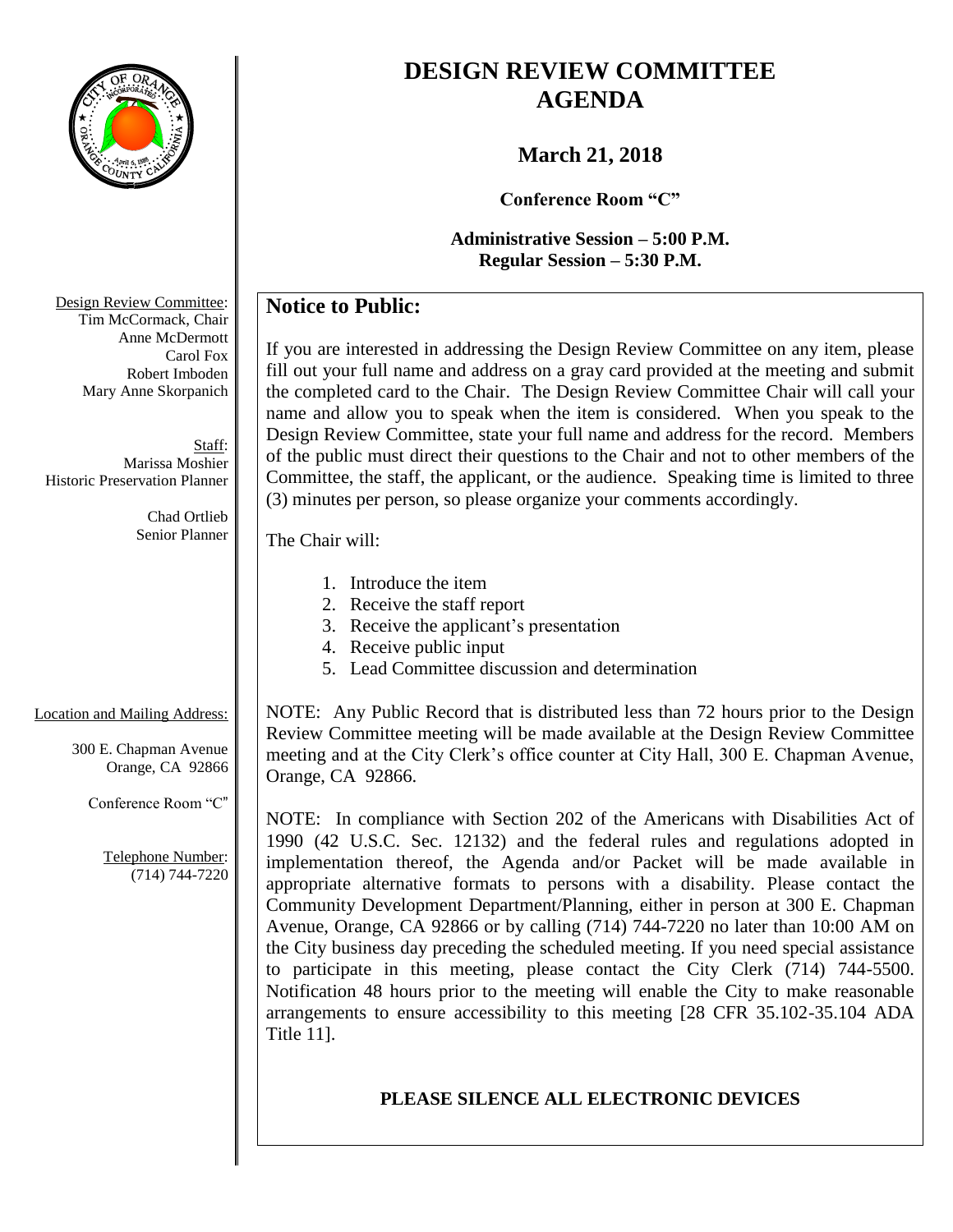The Committee holds an Administrative Session to receive general information from the staff and to conduct an initial review of Minutes of prior meetings. The Session is open to the public; however, no public testimony is taken and no decisions are made. Following the Administrative Session, the Regular Session will begin at 5:30 p.m.

- 1. Review of Agenda
- 2. Policy/Procedural Information
- 3. Review of Minutes: February 7, 2018 and February 21, 2018

#### **Regular Session - 5:30 P.M.**

### CALL TO ORDER:

#### ROLL CALL:

#### PUBLIC PARTICIPATION:

Opportunity for members of the public to address the Design Review Committee on matters not listed on the Agenda.

#### CONSENT ITEMS:

### (1) APPROVAL OF MINUTES: FEBRUARY 7, 2018 AND FEBRUARY 21, 2018

All matters that are listed above as Consent Items are considered to be routine by the Design Review Committee and will be enacted by one motion. There will be no separate discussion of said items unless members of the Design Review Committee, staff, or the public request specific items to be removed from the Consent Items for separate action.

#### AGENDA ITEMS:

#### Continued Items:

#### (2) DESIGN REVIEW NO. 4930-17- FIRE STATION NO. 2

- Fire Station No. 2 Apparatus Bay
- 2900 E. Collins Ave.
- Staff Contact: Chad Ortlieb, (714) 744-7237, [cortlieb@cityoforange.org](mailto:cortlieb@cityoforange.org)
- DRC Action: Receive, comment, and file